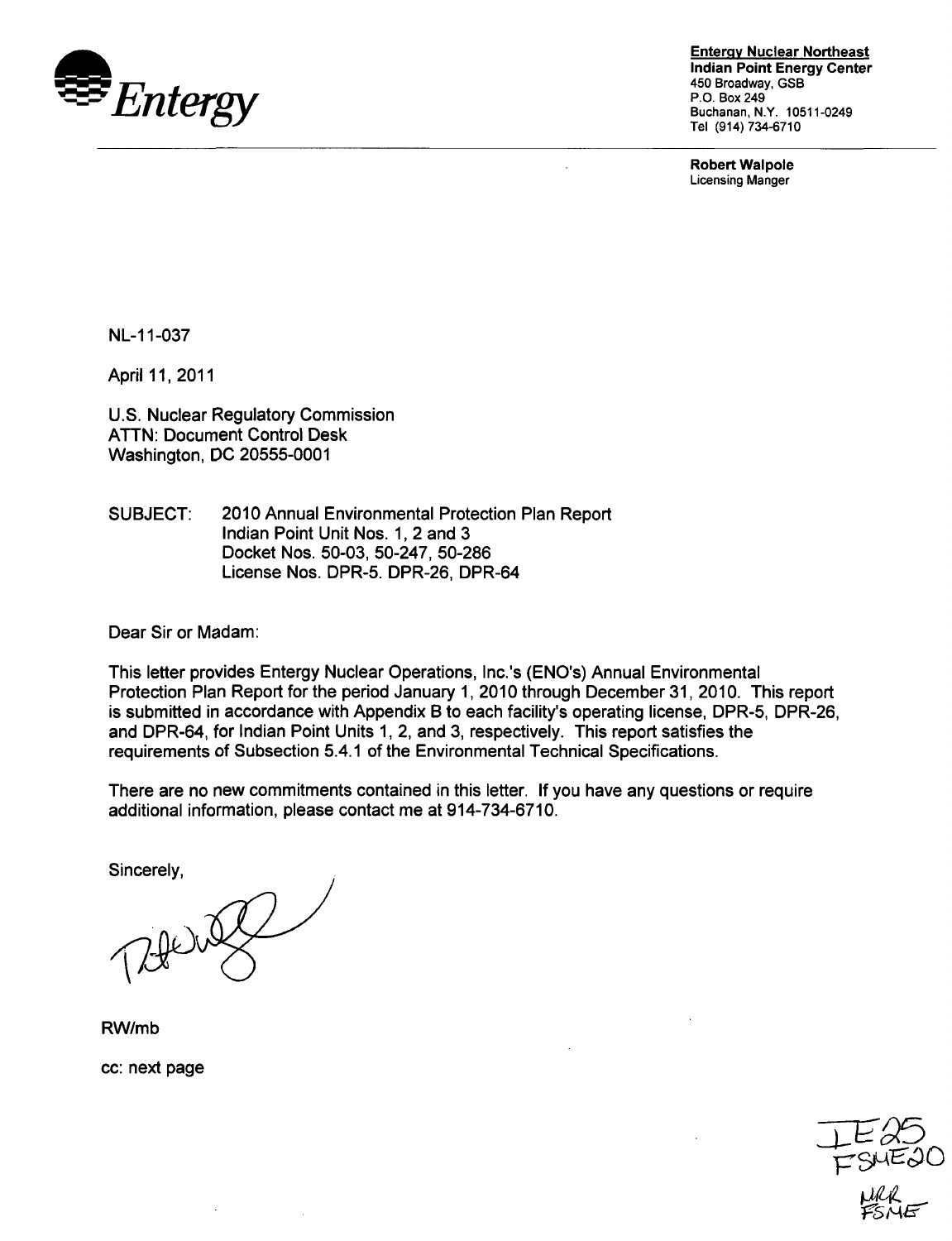NL-1 1-037 Docket Nos. 50-03, 50-247, 50-286 Page 2 of 2

Enclosure: 1. Environmental Protection Plan Report

cc: Mr. William Dean, Regional Administrator, NRC Region 1 Mr. John Boska, Senior Project Manager, NRC NRR DORL IPEC NRC Resident Inspector's Office Mr. Stephen Giebel, IPEC NRC Unit 1 Project Manager Mr. Catherine Haney, Director, Office of Nuclear Material Safety and Safeguard Mr. Melvin Grey, Chief, NRC Division of Reactor Projects Mr. Paul Eddy, New York State Department of Public Service Mr. Chuck Nieder, NYS Department of Environmental Conservation Mr. Jason Martinez, American Nuclear Insurers Mr. Francis J. Murray, President and CEO, NYSERDA (w/o enclosure)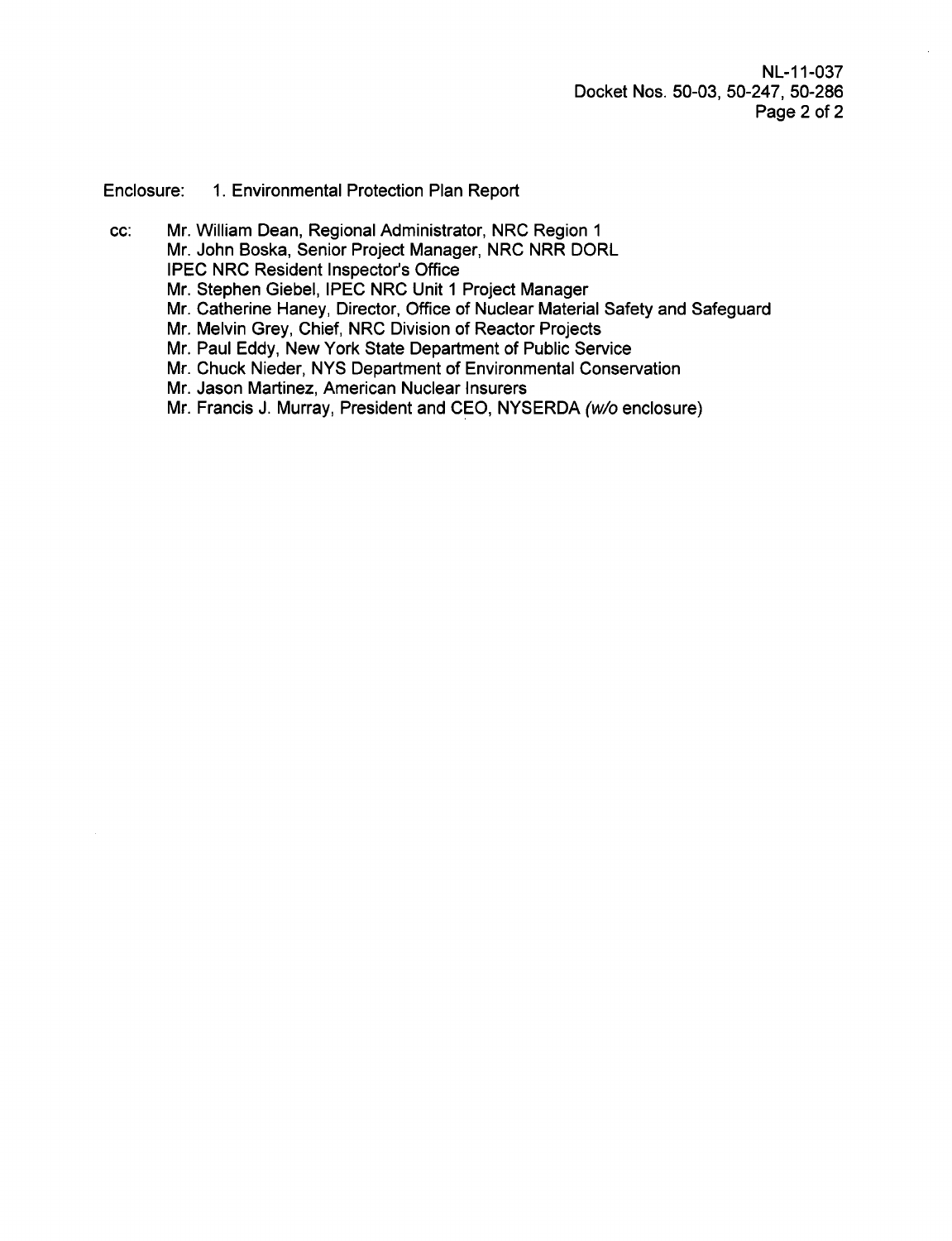# **ENCLOSURE 1** TO **NL-11-037**

# Annual Environmental Protection Plan Report

ENTERGY NUCLEAR OPERATIONS, INC. INDIAN POINT UNIT 1,2, and 3 NUCLEAR POWER PLANTS DOCKET Nos. 50-03, 50-247, and 50-286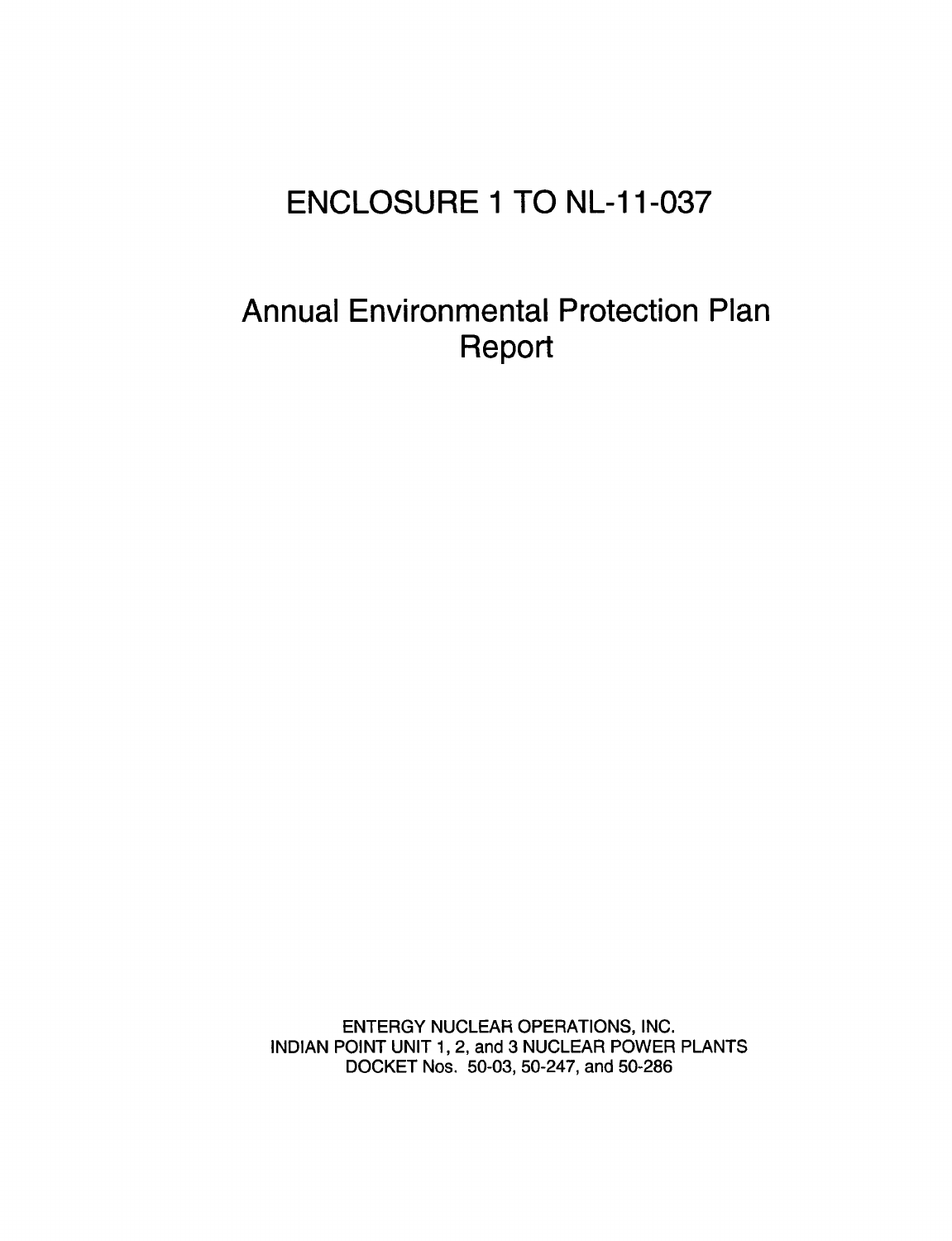#### Annual Environmental Protection Plan Report For the 2010 Calendar Year Pursuant to Appendix B to Facility Licenses Indian Point Unit Nos. **1,** 2, and 3

Subsection 5.4.1 of Appendix B to the Nuclear Regulatory Commission Facility Operating Licenses for Indian Point Units 1, 2, (issued April 24, 1981) and 3 (issued May 26, 1981), requires that an Annual Environmental Protection Plan Report (the "Report") describing implementation of the facilities' Environmental Protection Plan (the "EPP") for the previous year be submitted to the NRC prior to May 1 of each year. This Report is for the 2010 calendar year.

Subsection 5.4.1 of Appendix B specifies that the Report shall include summaries and analyses of the results of any EPP activities (environmental monitoring) required by Subsection 4.2 of the EPP for the reporting period.

#### Response:

Subsection 4.2 specifies that no environmental monitoring is required. No adverse trends indicating damage to the environment, from non-radiological discharges, have been reported to the New York State Department of Environmental Conservation during the reporting period.

Subsection 5.4.1 of Appendix B also specifies the Report shall include:

A. A list of EPP noncompliance's during calendar year 2010 and the corrective actions taken to remedy them.

## Response:

During the calendar year 2010, there were no EPP noncompliances.

B. A list of all changes in station design or operation, tests, and experiments made in accordance with Subsection 3.1 which involved a potentially significant unreviewed environmental issue at Indian Point Units 1, 2, and 3 during calendar year 2010.

#### Response:

During the calendar year 2010, there were no changes in station design or operation, tests, and experiments, which involved a potentially significant unreviewed environmental issue at Indian Point Units 1, 2, or 3.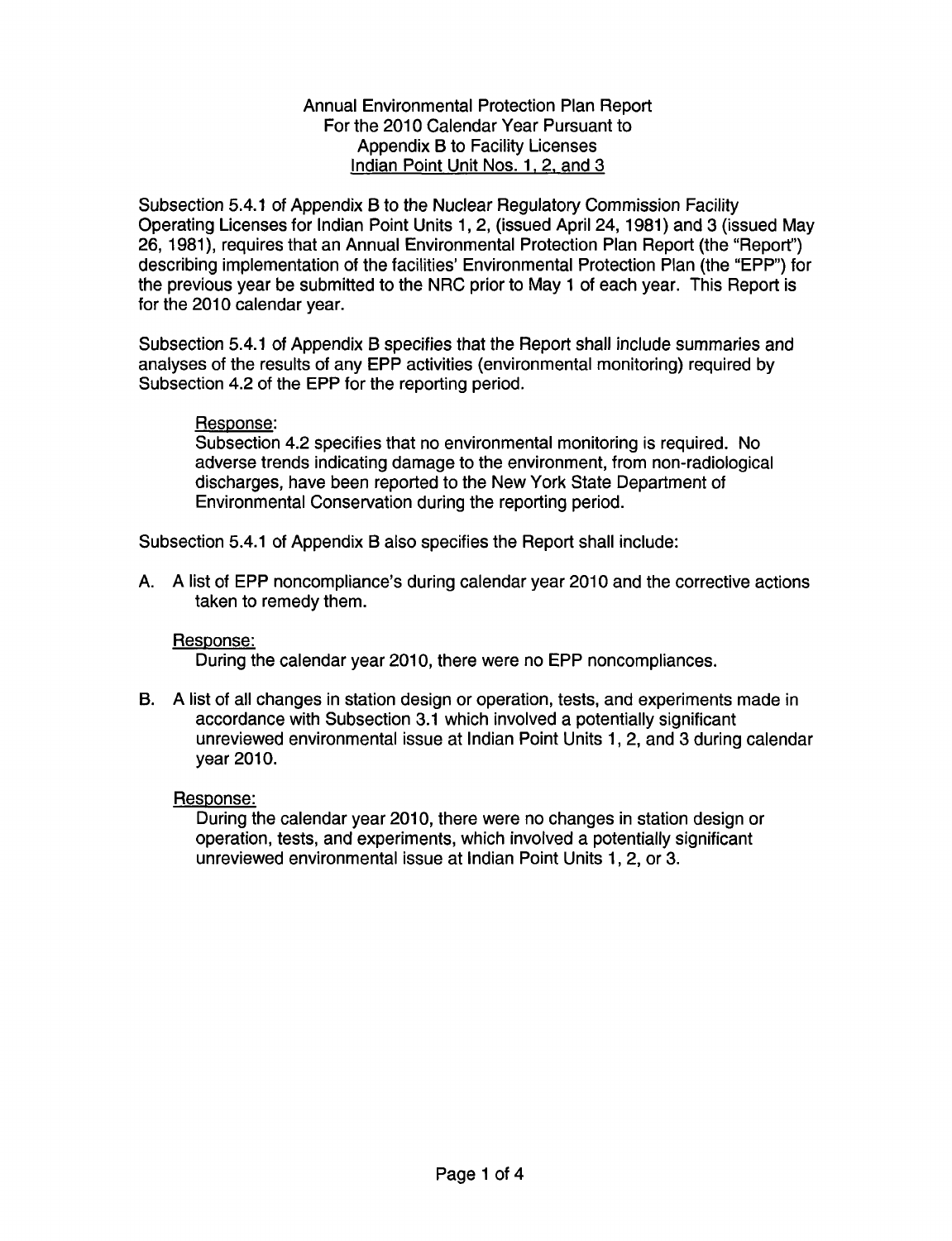C. A list of non-routine reports submitted in accordance with Subsection 5.4.2.

## Response:

During calendar year 2010, Indian Point Units 2 and 3 submitted one non-routine report. It contained additional information regarding the November 7, 2010 transformer failure and subsequent release of oil to the discharge canal and river, and was provided at the request of DEC.

| Recipient                      | Transmitter                         | Date       |
|--------------------------------|-------------------------------------|------------|
| New York State DEC             | <b>Anthony Vitale</b>               | 12/13/2010 |
| Region 3 - White Plains Office | General Manager, Plant              |            |
| 100 Hillside Avenue, Suite 1W  | <b>Operations</b>                   |            |
| White Plains, NY 10603-0323    | <b>Entergy Nuclear Indian Point</b> |            |
|                                | 450 Broadway, Suite 1 P.O.          |            |
|                                | <b>Box 249</b>                      |            |
|                                | Buchanan, NY 10511-0249             |            |

D. A list of all reports submitted in accordance with the SPDES (State Pollution Discharge Elimination System) permit during 2010.

## Response:

- 1. SPDES Permit
	- (a) Listed below are the recipient, transmitter and transmittal dates for the 2010 monthly Discharge Monitoring Reports which were submitted to the NYSDEC and other agencies pursuant to the SPDES permit for Indian Point Units 1, 2, and 3 (permit no. NY0004472).

 $\mathcal{L}$ 

| Recipient                                      | Transmitter                         | Date       |
|------------------------------------------------|-------------------------------------|------------|
| New York State DEC Bureau of                   | <b>Anthony Vitale</b>               | 2/22/10    |
| <b>Water Compliance Programs</b>               | General Manager, Plant              | 3/20/10    |
| 625 Broadway, 4 <sup>th</sup> Floor Albany, NY | <b>Operations</b>                   | 4/26/10    |
| 12233-3506                                     | <b>Entergy Nuclear Indian Point</b> | 5/20/10    |
|                                                | 450 Broadway, Suite 1 P.O.          | 6/23/10    |
|                                                | <b>Box 249</b>                      | 7/27/10    |
|                                                | Buchanan, NY 10511-0249             | 8/19/10    |
|                                                |                                     | 9/16/10    |
|                                                |                                     | 10/26/10   |
|                                                |                                     | 11/25/10   |
|                                                |                                     | 12/15/10   |
|                                                |                                     | $1/17/11*$ |
| <b>New York State DEC</b>                      | <b>Anthony Vitale</b>               | 2/22/10    |
| Region 3 - White Plains Office                 | General Manager, Plant              | 3/20/10    |
| 100 Hillside Avenue, Suite 1W                  | <b>Operations</b>                   | 4/26/10    |
| White Plains, NY 10603-2860                    | <b>Entergy Nuclear Indian Point</b> | 5/20/10    |
|                                                | 450 Broadway, Suite 1 P.O.          | 6/23/10    |
|                                                | <b>Box 249</b>                      | 7/27/10    |
|                                                | Buchanan, NY 10511-0249             | 8/19/10    |
|                                                |                                     | 9/16/10    |
|                                                |                                     | 10/26/10   |
|                                                |                                     | 11/25/10   |
|                                                |                                     | 12/15/10   |
|                                                |                                     | $1/17/11*$ |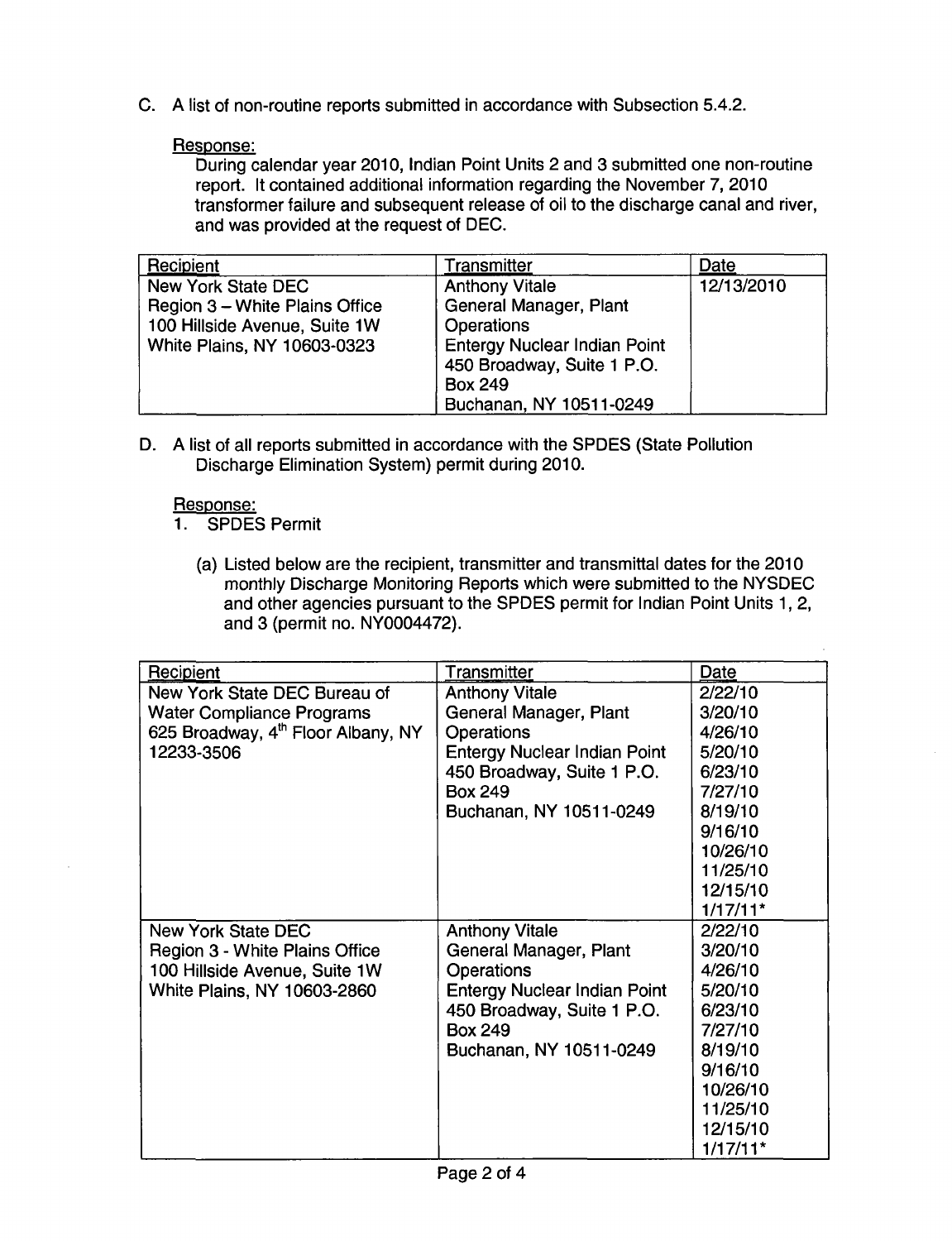| Recipient                                      | Transmitter                         | Date       |
|------------------------------------------------|-------------------------------------|------------|
| Mr. Howard Golub                               | <b>Anthony Vitale</b>               | 2/22/10    |
| <b>Executive Director &amp; Chief Engineer</b> | General Manager, Plant              | 3/20/10    |
| <b>Interstate Environmental</b>                | <b>Operations</b>                   | 4/26/10    |
| Commission                                     | <b>Entergy Nuclear Indian Point</b> | 5/20/10    |
| 311 West 43rd. Street, Suite 201               | 450 Broadway, Suite 1 P.O.          | 6/23/10    |
| New York, NY 10036                             | <b>Box 249</b>                      | 7/27/10    |
|                                                | Buchanan, NY 10511-0249             | 8/19/10    |
|                                                |                                     | 9/16/10    |
|                                                |                                     | 10/26/10   |
|                                                |                                     | 11/25/10   |
|                                                |                                     | 12/15/10   |
|                                                |                                     | $1/17/11*$ |
| <b>Westchester County Health Dept</b>          | <b>Anthony Vitale</b>               | 2/22/10    |
| 145 Huguenot Street, Fl. 8                     | General Manager, Plant              | 3/20/10    |
| New Rochelle, NY 10801-5216                    | <b>Operations</b>                   | 4/26/10    |
|                                                | <b>Entergy Nuclear Indian Point</b> | 5/20/10    |
|                                                | 450 Broadway, Suite 1 P.O.          | 6/23/10    |
|                                                | <b>Box 249</b>                      | 7/27/10    |
|                                                | Buchanan, NY 10511-0249             | 8/19/10    |
|                                                |                                     | 9/16/10    |
|                                                |                                     | 10/26/10   |
|                                                |                                     | 11/25/10   |
|                                                |                                     | 12/15/10   |
|                                                |                                     | $1/17/11*$ |

\* December 2010 Report

 $\hat{\lambda}$